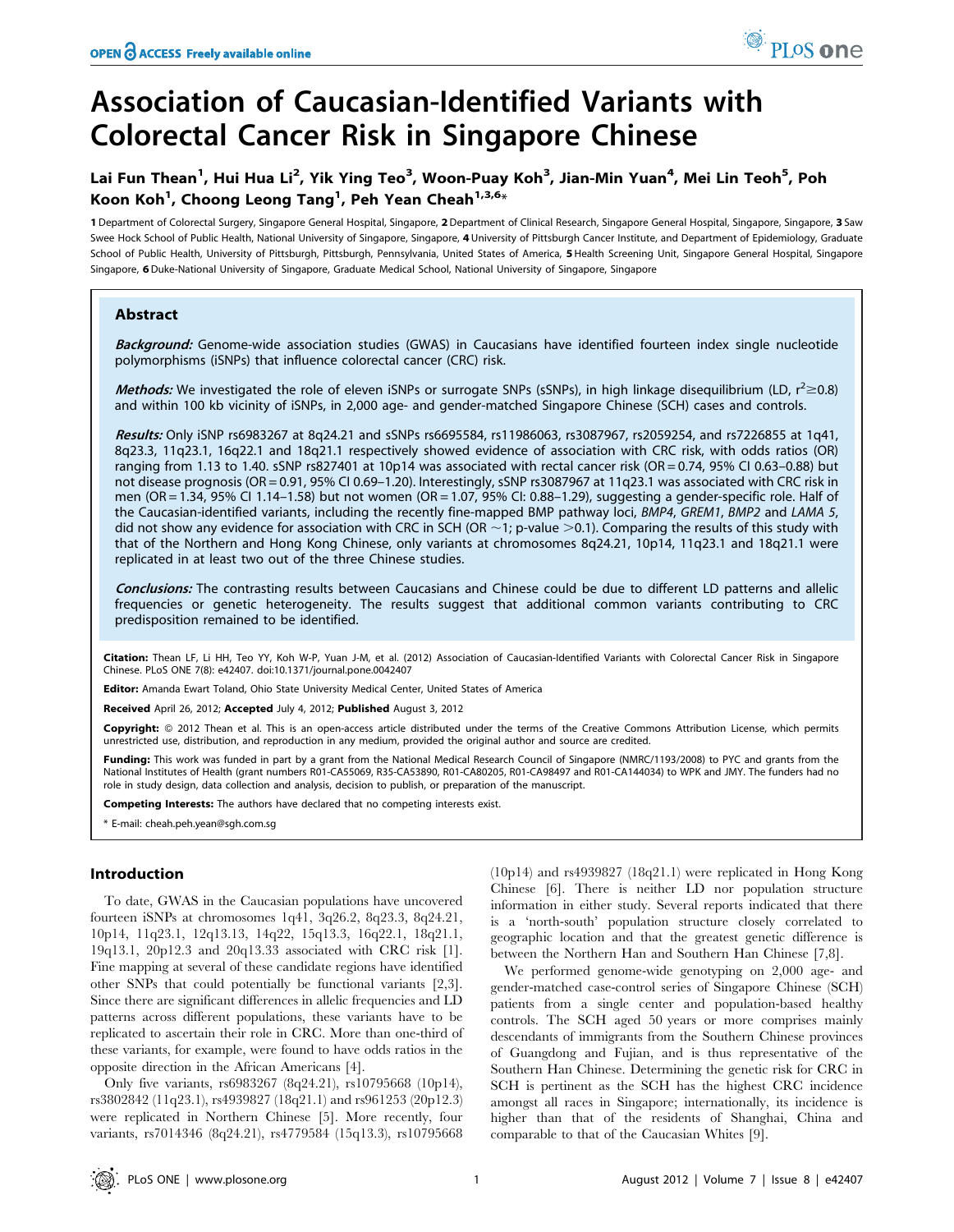Table 1. Distribution of clinicopathological features among cases and controls.

|                               | Cases       | Controls    |  |  |
|-------------------------------|-------------|-------------|--|--|
|                               | $(n = 991)$ | $(n = 993)$ |  |  |
|                               | No. (%)     | No. (%)     |  |  |
| Sex                           |             |             |  |  |
| Male                          | 565 (57.0)  | 566 (57.0)  |  |  |
| Female                        | 426 (43.0)  | 427 (43.0)  |  |  |
| Age (y)                       |             |             |  |  |
| $50 - 60$                     | 177 (17.9)  | 178 (17.9)  |  |  |
| $61 - 70$                     | 355 (35.8)  | 366 (36.9)  |  |  |
| $71 - 80$                     | 336 (33.9)  | 354 (35.7)  |  |  |
| $81 - 90$                     | 114 (11.5)  | 92 (9.3)    |  |  |
| $91 - 100$                    | 9(0.9)      | 2(0.2)      |  |  |
| Median                        | 70          | 69          |  |  |
| <b>Site of tumour</b>         |             |             |  |  |
| Colon                         | 628 (63.4)  |             |  |  |
| Rectum                        | 363 (36.6)  |             |  |  |
| Duke stage                    |             |             |  |  |
| A                             | 98 (9.9)    |             |  |  |
| B                             | 366 (36.9)  |             |  |  |
| C                             | 365 (36.8)  |             |  |  |
| D                             | 154 (15.5)  |             |  |  |
| Unknown                       | 8(0.8)      |             |  |  |
| <b>Tumour Differentiation</b> |             |             |  |  |
| Well                          | 93 (9.4)    |             |  |  |
| Moderate                      | 813 (82.0)  |             |  |  |
| Poor                          | 56 (5.7)    |             |  |  |
| Unknown                       | 29 (2.9)    |             |  |  |

doi:10.1371/journal.pone.0042407.t001

# Materials and Methods

#### Ethics Statement

Collection of samples and clinico-pathological information from patients and controls was undertaken with written informed consent and approval from SingHealth Centralized Institutional Review Board B.

# Sample Collection

Matched specimens of mucosa and tumor are routinely collected and archived from patients undergoing resection at Singapore General Hospital (SGH). SGH is the premier public hospital which treats about half of the CRC patients in Singapore. The matched mucosa specimens collected are typically at least 10 cm away from tumor site. Mucosa specimens from 1,000 sporadic Chinese CRC patients (defined as age 50 or more at date of operation and without dominant family history of FAP and HNPCC) archived over the past ten years were selected as cases for the study.

Blood samples from 1,000 age- and gender-matched healthy donors from the Singapore Chinese Health Study (SCHS)  $(n = 931)$  [10] and the SGH Health Screening Unit  $(n = 69)$ constituted the controls of the study. Age was matched to within three years of the year of operation of the cases. The controls

were interviewed to ensure that they have no CRC family history.

# Genome-wide Genotyping

Samples were randomized so that consecutively procured samples were not extracted consecutively. Genomic DNA was extracted using standard procedures (Methods S1). Whole-genome scan was performed with Affymetrix GeneChip Human Mapping SNP Array 6.0 consisting 906, 600 SNPs. A 600 ng of genomic DNA sample was digested with the restriction enzymes NspI and StyI, amplified, fragmented, labelled and hybridised to the Array for 16 h as per the manufacturer's instructions (Affymetrix, Santa Clara, CA). Arrays were scanned with the Affymetrix 3000-7G scanner and analysed with the Genotyping Console v3. CHP files were generated with the Birdseed algorithm. To minimize batch effect, the genotyping was performed by one operator; and matched cases and control specimens were processed and arrayed together.

#### Statistical Analysis

The CHP (genotypes) files from the genome-wide scan were imported into Golden Helix SVS for statistical analysis. SNP loci that were not in Hardy-Weinberg Equilibrium ( $p \le 1E-7$ ) in the controls were filtered out. Principal component analysis (PCA) was performed on 869, 371 autosomal SNPs on all 2,000 samples and 270 HapMap (consisting of 90 CEU, 45 Chinese Han Beijing (CHB), 45 Japanese (JPT) and 90 Yoruba (YRB)) and 268 Singapore Genome Variant Project (SGVP) samples. The cases and controls clustered with the CHB and the SGVP Chinese samples indicating that there is no population substructure. Sixteen outliers, including two controls that probably have admixture ancestry, were removed. There was observable difference in the clustering of cases and controls for PC1. This difference was no longer apparent after PC1 correction (Figure S1).

Since the hypothesis tested in this study was whether the CEUidentified SNPs for CRC risk can be replicated in the SCH, the multiple testing corrections included only the number of at-risk SNPs investigated. Thus, a Bonferroni correction of 0.0031 (0.05/ 16) was applied. Multivariate logistic regression using the additive model was performed after adjusting for PC1. SNPs with  $p<0.0031$  or  $0.0031 < p<0.1$  were considered to be significantly or showed a trend of being associated with disease risk respectively. Subgroup analysis was performed for selected SNPs. The iSNPs were examined whenever possible. If the iSNP was not found on the SNP 6.0 platform or was non-polymorphic in SCH (MAF<0.01), surrogate SNP (sSNP) in high L.D.  $(r^2 > 0.8)$  and within 100 kb vicinity of iSNP was identified from CHB individuals from HapMap and examined. sSNPs that were recently identified by fine mapping in CEU were interrogated whenever possible [2,3]. The mean call rate of the eleven iSNPs and sSNPs interrogated was 0.99 (ranging from 0.97 to 1) and the genotypes of these SNPs clustered well.

Recurrence was defined as time from operation to local recurrence and/or distant metastasis. All patients without recurrence up till January 31<sup>st</sup> 2012 were censored. Kaplan-Meier analysis with log rank test was used to evaluate the relationship between genotype and recurrence-free survival. Cox regression test was used to test the independence of the covariates and to estimate the risk for recurrence.

#### Results and Discussion

There were 14% more males than females in this cohort (Table 1). Majority of the cases and controls were within the age range of 61–80. About 2/3 of the cases had colon cancer while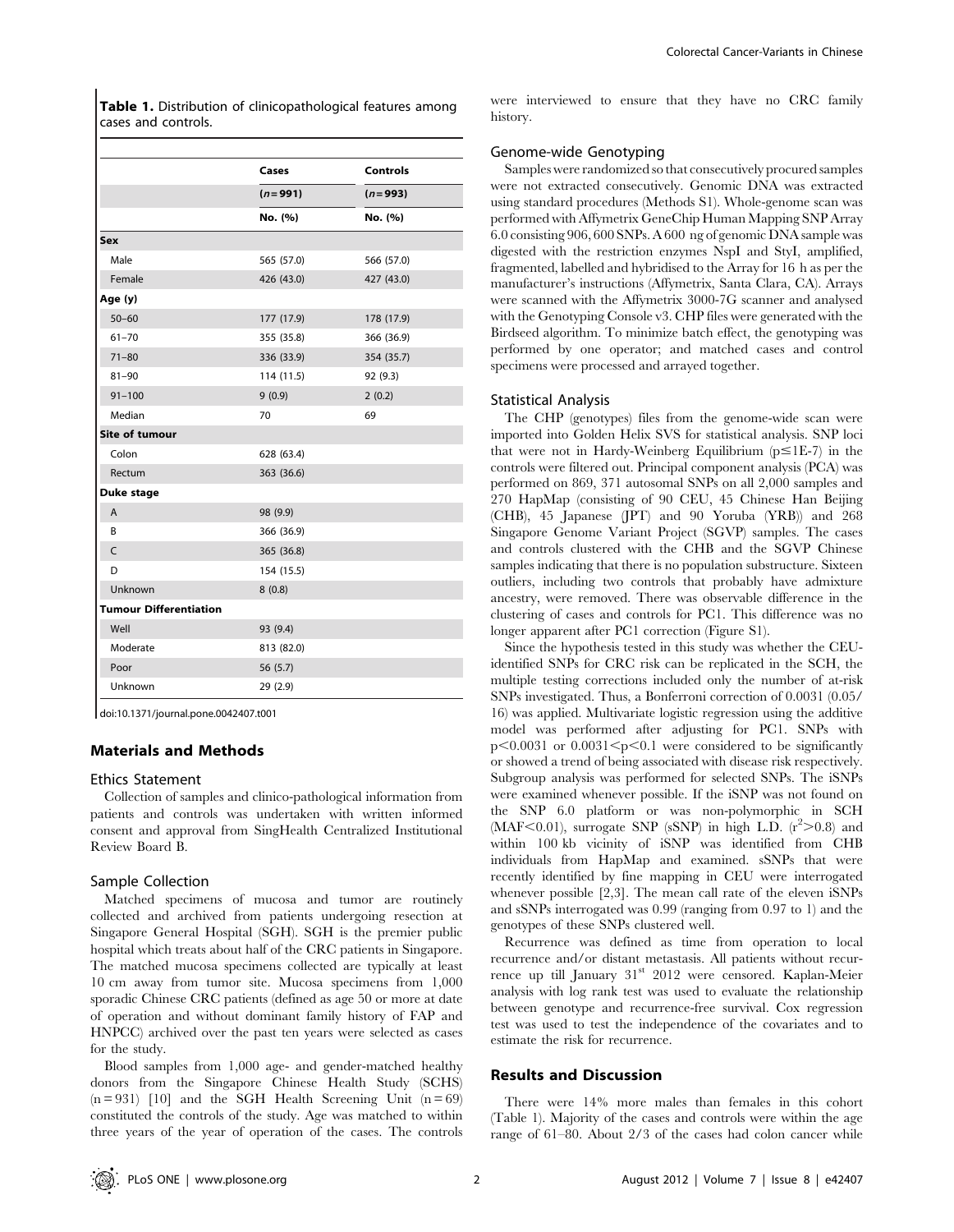

Figure 1. Local pairwise LD plots. The plots for SNPs at chromosomes 19q13.11 (A), 11q23.1 (B), 20p12.3 (C) and 20p12.3 (D) were derived from SCH controls and HapMap CHB individuals respectively. Arrow and arrowhead indicate positions of iSNP and sSNPs interrogated. The sSNPs interrogated at chromosomes 11q23.1 (B) and 20p12.3 (D) were rs3087967 and rs5005940 respectively. LD was measured as R<sup>2</sup> doi:10.1371/journal.pone.0042407.g001

early (Dukes A and B) and advanced (Dukes C and D) stages of CRC were almost equally represented. Most of the CRC cases were moderately differentiated. The clinico-pathological features of the cases were representative of the Singapore CRC patients.

Three candidate regions have either no iSNPs on the Affymetrix SNP6 platform (14q22 and 19q13.1) or the genotypes of iSNP rs4925386 (20q13.33) clustered poorly. All three regions have no sSNPs at high LD  $(r^2 \ge 0.8)$  within 100 kb of the iSNPs, as exemplified by the LD plot of chromosome 19q13.1 (Figure 1A). Thus, it is unlikely that these candidate regions harbor any SNP that could tag causal variant associated with CRC risk in SCH.

The only SNP out of the eleven interrogated that was significantly associated with CRC risk in SCH was sSNP rs3087967 at 11q23.1 (Figure 1B), possibly due to the higher minor allelic frequencies (MAF) and the relatively higher effect size (Table 2). Contrary to GWAS studies in Caucasians and Japanese  $[11,12]$ , we did not find this variant at  $11q23.1$  to be associated with greater disease risk in the rectum ( $OR = 1.20$ , 95% CI 1.02– 1.42) compared to colon (OR = 1.22, 95% CI 1.06–1.41) (Table S1). We, however, found rs3087967 to be associated with greater CRC risk in men  $(OR = 1.34, 95\% \text{ CI } 1.14-1.58; \text{ p} = 0.0005)$ compared to women (OR = 1.07, 95% CI: 0.88–1.29; p = 0.4954), thus implying a gender-specific role which has not been previously reported. It is interesting to note, however, that iSNP rs3802842 at 11q23.1 was replicated in the Northern Chinese but not the Hong Kong Chinese study [5,6]. It is unclear why this so but the Hong Kong Chinese sampled could be a mixture of migrant workers from all over China as Hong Kong is a cosmopolitan city.

Five SNPs, rs6687758, rs11986063,, rs6983267, rs2059254, and rs7226855 at 1q41, 8q23.3, 8q24.21, 16q22.1 and 18q21.1 respectively show trend of association  $(0.0031 \le p \le 0.1)$  with CRC in SCH but have not reached statistical significance probably due to insufficient sample size and hence power (Table 2). The MAF for these 5 SNPs were also smaller than the CEU although the effect sizes were comparable.

The iSNP, rs6983267, at 8q24.21 was the first susceptible loci to be identified in the Caucasians [13,14]. It was also the most frequently replicated iSNP in several different populations [5,11,15–17]. Interestingly, rs6983267 was reported to be significantly associated with CRC risk in both the Japanese and Northern Chinese in a recessive model only [5,15]. We found rs6983267 to have higher effect size using a dominant model instead in SCH ( $OR = 1.38$ ,  $95\%$  CI 1.13–1.69). It is unclear why this is so but the Japanese were found to be genetically closer to Northern Han Chinese than Southern Han Chinese [8]. The Hong Kong study, however, did not find rs6983267 but another SNP, rs7014346, at 8q24.21 to have evidence of association with CRC risk [6].

Further, sSNP rs827401 at 10p14 was associated with decreased cancer risk in rectum (OR =  $0.74$ , 95% CI 0.63–0.88; p = 0.0006) but not colon (OR = 1.02, 95% CI 0.89–1.18; p = 0.7466) in SCH (Table S1), thus supporting earlier findings in the Caucasian and Northern Chinese [5,18]. A recent study has reported that the iSNP at 10p14 was associated with a reduced risk of recurrence [19]. We, however, were not able to replicate this with sSNP rs827401 in our rectal cancer patients. Kaplan-Meier analysis revealed that the genotype was not significantly associated with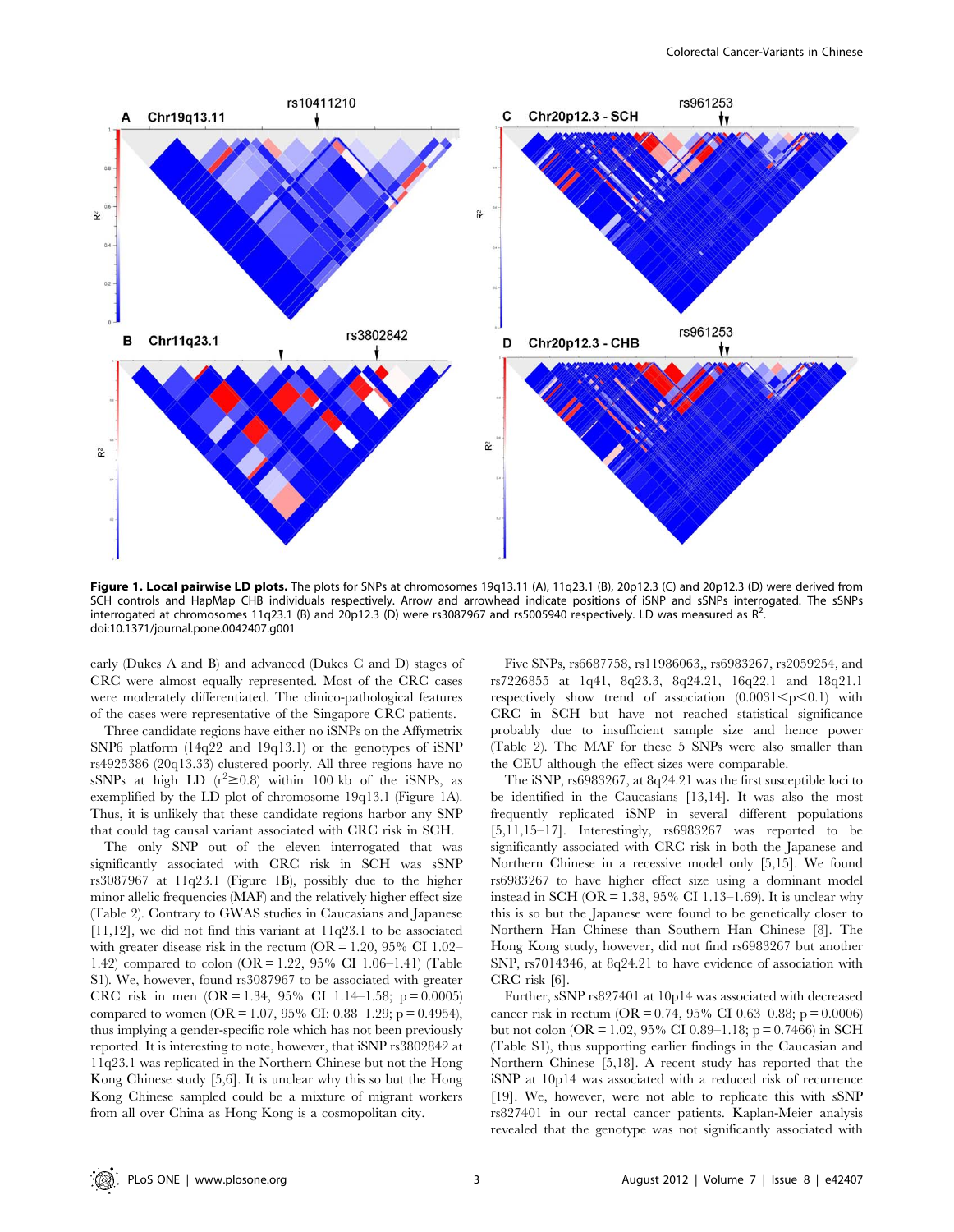Table 2. Association of CEU-identified iSNP/sSNPs with CRC risk in SCH.

| Chr      | <b>Gene Symbol</b> | rsID <sup>*</sup> | MAF <sup>1</sup> (CEU/CHB) | MAF <sup>2</sup> | <b>Regression P</b> | O.R. (95% CI)         |
|----------|--------------------|-------------------|----------------------------|------------------|---------------------|-----------------------|
|          |                    |                   |                            | (SCH-control     | (Additive Model)    |                       |
| 1q41     | DUSP10             | rs6695584         | 0.21/0.20                  | 0.17             | 0.0864              | 1.16 (0.98, 1.36)     |
|          |                    | rs6687758         | 0.21/0.20                  |                  |                     |                       |
| 3q26.2   | <b>TERC</b>        | rs12638862        | 0.27/0.58                  | 0.55             | 0.7946              | $0.98$ $(0.87, 1.12)$ |
|          | <b>MECOM</b>       |                   |                            |                  |                     |                       |
|          | LRRC34             | rs10936599        | 0.27/0.57                  |                  |                     |                       |
| 8q23.3   | EIF3H              | rs16892766        | 0.11/0.004                 | 0.0005           |                     |                       |
|          | <b>UTP23</b>       | rs11986063        | 0.12/0.06                  | 0.04             | 0.0262              | 1.40 (1.04, 1.89)     |
| 8q24.21  | POU5F1B            | rs6983267         | 0.49/0.39                  | 0.44             | 0.042               | 1.15(1.00, 1.31)      |
| 10p14    | GATA3              | rs827401          | 0.31/0.39                  | 0.47             | 0.1383              | $0.91$ $(0.81, 1.03)$ |
|          |                    | rs10795668        | 0.33/0.35                  |                  |                     |                       |
| 11q23.1  | c11orf92           | rs3087967         | 0.24/0.39                  | 0.44             | 0.002 <sup>a</sup>  | 1.22 (1.07, 1.38)     |
|          | POU2AF1            | rs3802842         | 0.24/0.39                  |                  |                     |                       |
| 12q13.13 | DIP2B              | rs7136702         | 0.39/0.51                  | 0.4              | 0.249               | 1.08 (0.95, 1.22)     |
|          | ATF1               |                   |                            |                  |                     |                       |
| 15q13.3  | GREM1              | rs4779584         | 0.17/0.82                  | 0.81             | 0.5944              | 1.14 (0.94, 1.38)     |
| 16q22.1  | CDH <sub>1</sub>   | rs2059254         | 0.29/0.19                  | 0.21             | 0.052               | $0.86$ $(0.73, 1.00)$ |
|          |                    | rs9929218         | 0.29/0.20                  |                  |                     |                       |
| 18q21.1  | SMAD7              | rs4939827         | 0.47/0.24                  |                  |                     |                       |
|          |                    | rs7226855         | 0.47/0.25                  | 0.33             | 0.0687              | 1.13 (0.99, 1.28)     |
| 20p12.3  | FERMT1             | rs961253          | 0.35/0.08                  |                  |                     |                       |
|          | BMP <sub>2</sub>   | rs5005940         | 0.40/0.07                  | 0.07             | 0.976               | 1.00 (0.79, 1.28)     |

CEPH Europeans (CEU)-identified index and surrogate SNPs in bold and italics font respectively.

Singapore Chinese (SCH) surrogate SNPs that are different from the CEU i/sSNPs in normal font.

<sup>1</sup>Minor allele frequencies (Caucasian/Chinese Han Beijing) from HapMap Release 28.

<sup>2</sup>Note: Minor allele in CEU maybe major allele in SCH/CHB.

<sup>a</sup>Significant after Bonferroni correction (P<0.0031).

SNP locations based on Human Genome build 36.

doi:10.1371/journal.pone.0042407.t002

recurrence-free survival either in all patients or patients stratified by chemotherapy. Patients with the protective allele (AB/BB) has hazard ratio of 0.91 (95% CI 0.69–1.20,  $p = 0.50$ ) with AA as reference.

Notably, iSNPs rs7136702 (12q13.13) and rs4779584 (15q13.3) and sSNPs rs12638862 (3q26.2) and rs5005940 (20p12.3) did not show any evidence of being associated with CRC risk in SCH (Table 2; OR  $\sim$  1; p-value  $>$  0.1). The report on Northern Chinese found rs961253 at 20p12.3 to be significantly associated with CRC risk (OR = 1.38; 95% CI 1.19–1.60; p = 0.00002) [5]. We could not replicate this finding with sSNP rs5005940 (OR  $= 1.00$ ; 95% CI 0.79–1.28;  $p = 0.976$ ) although the LD structure in SCH is similar though not identical to the HapMap CHB samples (Figure 1C and 1D), suggesting that genetic heterogeneity exists between Northern and Southern Chinese. Similarly, rs4779584 at 15q13.13, with the risk allele being the major allele in the Chinese (Table 2), was replicated in the Hong Kong Chinese but not the Northern Chinese and SCH [5,6].

In summary, only iSNPs or sSNPs at 1q41, 8q23.3, 8q24.21, 11q23.1, 16q22.1 and 18q21.1 showed evidence of association with CRC in SCH (Table 2). rs827401 at 10p14 was associated with increased risk in rectal cancer only. Moreover, in contrast to the findings of a recent study [19], the 10p14 region was not associated with disease prognosis in our series. Susceptibility loci from seven other candidate regions, 3q26.1, 12q13.13, 14q22,

15q13.3, 19q13.1, 20p12.3 and 20q13.3 showed no evidence of being associated with the disease. It is noteworthy that all four BMP loci, BMP4 (14q22), GREM1 (15q13.3), BMP2 (20p12.3) and LAMA 5 (20q13.33), the BMP pathway genes highlighted in a recent study [3], did not replicate in SCH. Chromosome 15q13.3 has been implicated to harbor the CRAC1/HMPS locus in Ashkenazi Jewish hereditary mixed polyposis syndrome (HMPS) patients [20]. We previously showed that the disease in Singapore Chinese HMPS patients was not linked to 15q13.3, and identified  $BMPR1A$  at 10q23 to be the disease-causing gene [21]. These earlier results indicate that genetic heterogeneity can give rise to similar clinical phenotypes in different populations.

Of the fourteen CEU-identified variants for CRC, only SNPs at 8q24.21, 10p14, 11q23.1 and 18q21.2 were replicated in at least two out of the three Chinese populations, suggesting that the functional variants in these regions could be important for colorectal tumorigenesis across diverse populations (Table 3). Amongst the four SNPs, only rs4939827 at 18q21.1 appear to tag a gene, SMAD 7, in the TGF- $\hat{a}$  signaling pathway, an important pathway in colorectal tumorigenesis [22]. The other three SNPs are in gene deserts. Accumulating evidence indicate that rs6983267 at 8q24.1 lies within a long range enhancer regulating the expression of C-MYC, an oncogene more than 300 kb downstream by binding T cell factor 4 (TCF4) and enhancing Wnt signaling [23–25]. Recent report has indicated, however, that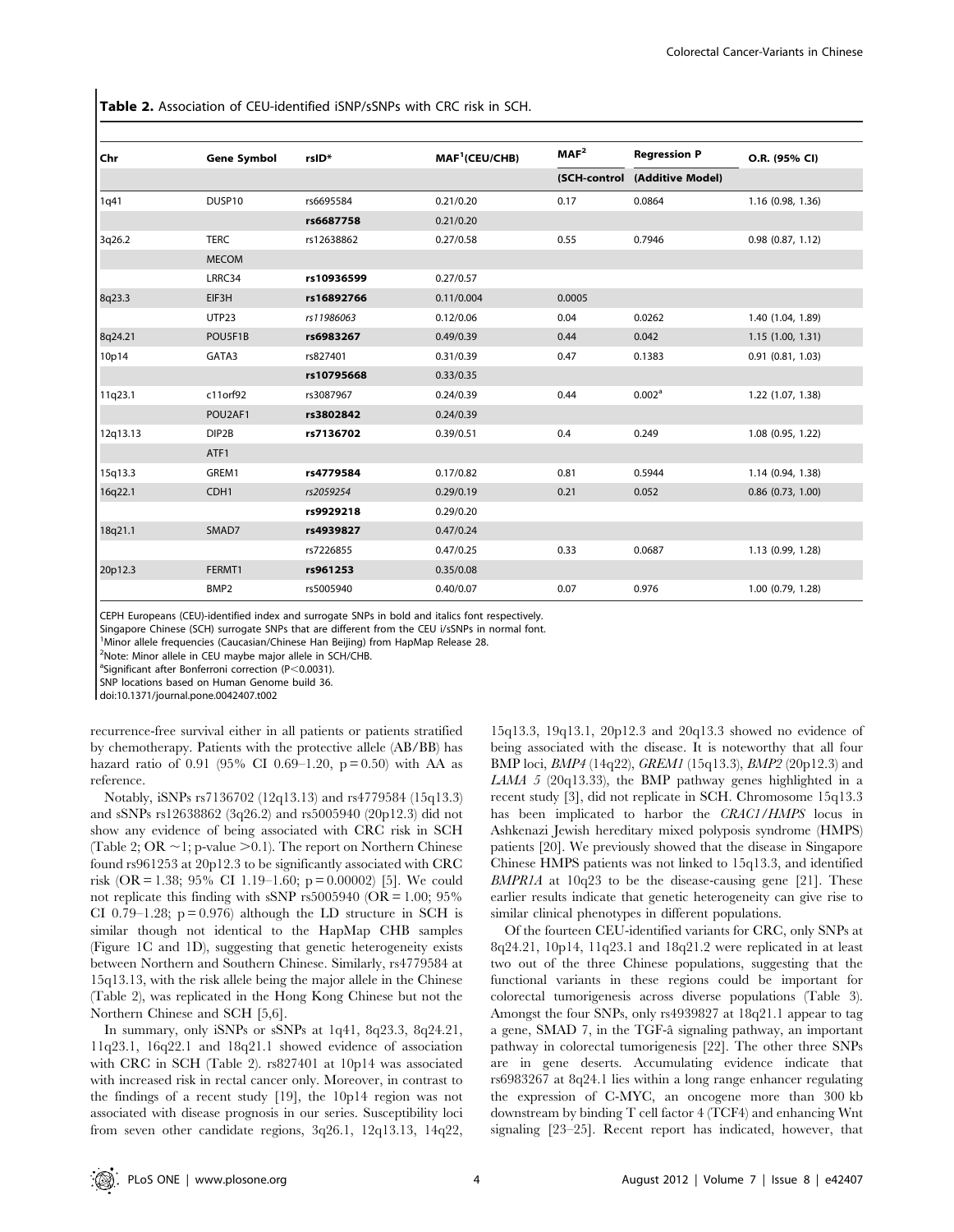Table 3. Comparison of effect sizes of CEU-identified variants for CRC across CEU and three different Chinese populations.

| ${\sf I}$ CEU $^{\#}$ |             |                                  | <b>NCH^</b> |                          | $HK$ -CH $^{\&}$ |                             | <b>SCH</b> |                       |
|-----------------------|-------------|----------------------------------|-------------|--------------------------|------------------|-----------------------------|------------|-----------------------|
| Chr                   | <b>iSNP</b> | OR (95% CI)                      | <b>iSNP</b> | OR (95% CI)              | iSNP/sSNP        | OR (95% CI)                 | iSNP/sSNP  | OR (95% CI)           |
| 1q41                  | rs6687758   | $1.09$ (1.06, 1.12)*             |             |                          |                  |                             | rs6695584  | $1.16$ (0.98, 1.36)*  |
| 3q26.2                | rs10936599  | $0.93$ (0.91, 0.96)*             |             |                          |                  |                             | rs12638862 | $0.98$ $(0.87, 1.12)$ |
| 8q23.3                | rs16892766  | $1.25$ (1.19, 1.32)*             | rs16892766  | <b>NP</b>                |                  |                             | rs11986063 | 1.40 $(1.04, 1.89)^*$ |
| 8q24.21               | rs6983267   | $1.27$ (1.16, 1.39)*             | rs6983267   | $1.23$ $(1.13-1.34)^{*}$ | rs7014346        | $1.23$ $(1.05-1.44)^{*}$    | rs6983267  | $1.15$ (1.00, 1.31)*  |
| 10p14                 | rs10795668  | $0.89$ (0.86, 0.91)*             | rs10795668  | $1.23$ (1.12-1.34)**     | rs10795668       | $1.28(1.1-1.5)^{*}$         | rs827401   | $0.74$ (0.63, 0.88)** |
| 11q23.1               | rs3802842   | $1.11$ (1.08, 1.15)*             | rs3802842   | $1.29$ (1.18-1.40)*      | rs3802842        | $1.10(0.95 - 1.27)$         | rs3087967  | $1.22$ (1.07, 1.38)*  |
| 12q13.13              | rs7136702   | $1.06$ (1.04-1.08)*              |             |                          |                  |                             | rs7136702  | 1.08 (0.95, 1.22)     |
| 14q22                 | rs4444235   | $1.11(1.08-1.15)^{*}$            | rs4444235   | $1.08(0.99 - 1.18)$      | rs4444235        | $1.02(0.88 - 1.18)$         | rs4444235  | <b>NS</b>             |
| 15q13.3               | rs4779584   | $1.23$ (1.14, 1.34) <sup>*</sup> | rs4779584   | $1.02(0.92 - 1.13)$      | rs4779584        | 1.26 (1.04-1.52)* rs4779584 |            | 1.14 (0.94, 1.38)     |
| 16q22.1               | rs9929218   | $0.91$ (0.89, 0.94)*             | rs9929218   | $1.09(0.97-1.23)$        | rs9929218        | $1.00(0.84 - 1.18)$         | rs2059254  | $0.86$ (0.73, 1.00)*  |
| 18q21.1               | rs4939827   | $1.18$ (1.12, 1.23)*             | rs4939827   | $1.17(1.05-1.31)^{*}$    | rs4939827        | $1.17(1.01-1.37)^{*}$       | rs7226855  | $1.13$ (0.99, 1.28)*  |
| 19q13.1               | rs10411210  | $1.15(1.10-1.20)^{*}$            | rs10411210  | $1.10(0.99 - 1.22)$      | rs10411210       | $1.02(0.85 - 1.24)$         | rs10411210 | <b>NS</b>             |
| 20p12.3               | rs961253    | $1.12$ (1.08, 1.16)*             | rs961253    | $1.37(1.19-1.59)^{*}$    | rs355527         | $1.10(0.84 - 1.45)$         | rs5005940  | $1.00$ (0.79, 1.28)   |
| 20q13.33              | rs4925386   | $0.93$ (0.91,0.95)*              |             |                          |                  |                             | rs4925386  | <b>NS</b>             |

#CEU SNP reference sources: as reported in the GWAS catalogue for CRC: http://www.genome.gov/gwastudies/index.cfm?pageid = 26525384#searchForm. ^Northern Chinese (reference 5); <sup>&</sup>Hong Kong Chinese (reference 6); NP = non-polymorphic; NS = no surrogate SNP at high LD within 100 kb of iSNP; empty cell = SNP not interrogated; \*show evidence of being associated with CRC risk; \*\*show evidence of being associated with rectal cancer risk.

doi:10.1371/journal.pone.0042407.t003

there is neither somatic loss of the risk allele nor possible functional enhancer elements in the LD region at 10p14 and 11q23.1 [26], implying therefore that other unknown mechanisms may be responsible for the association.

In addition, the 8q23.3 region harboring the EIF3H and UTP23 genes could be potentially important risk region for the Chinese as well, as sSNP rs11986063 was replicated with the highest effect size in SCH. The 8q23.3 region was not interrogated in the other two Chinese studies due to the lack of polymorphism in the iSNP rs16892766. Pittman et al showed that SNP rs16888589 at 8q23.3 bind EIF3H promoter and repressed its transcription [27]. A later eQTL expression analysis indicated however that the expression of UTP23, rather than that of EIF3H, was correlated with the risk allele of rs16888589 at 8q23.3. The authors suggested that both genes could be functionally coordinated [2].

Not all CEU-identified variants were replicated in the Chinese. The disparity could be due to differences in allelic frequencies and LD structures or real genetic differences. Since the effect sizes of these variants are relatively small and a recent study has estimated that at least 60 common variants contribute to CRC risk [28], the results imply that other variants contributing to predisposition to CRC remained to be identified.

## References

- 1. Houlston RS, Cheadle J, Dobbins SE, Tenesa A, Jones AM, et al. (2010) Metaanalysis of three genome-wide association studies identifies susceptibility loci for colorectal cancer at 1q41, 3q26.2, 12q13.13 and 20q13.33. Nat Genet 42: 973– 977.
- 2. Carvajal-Carmona LG, Cazier J, Jones AM, Howarth K, Broderick P, et al. (2011) Fine-mapping of colorectal cancer susceptibililty loci at 8q23.3, 16q22.1 and  $19q13.11$ : refinement of association signals and use of *in silico* analysis to suggest functional variation and unexpected candidate target genes. Hum Molec Genet 20: 2879–2888.
- 3. Tomlinson IPM, Carvajal-Carmona LG, Dobbins SE, Tenesa A, Jones AM, et al. (2011) Multiple common susceptibility variants near BMP pathway loci GREM1, BMP4, and BMP2 explain part of the missing heritability of colorectal cancer. PLoS Genet 7: e1002105.

# Supporting Information

Figure S1 PCA plots for PC1 vs PC2 and PC2 vs PC3. (DOC)

Methods S1 DNA Extraction from buffy coat and normal mucosa.

(DOC)

Table S1 Association of risk SNPs with tumor site. (DOC)

## Acknowledgments

The authors thank Dr. Michelle Tan from the Department of Clinical Research, SGH and Ms. Wei Lin Goh from the Department of Colorectal Surgery, SGH for technical assistance.

#### Author Contributions

Conceived and designed the experiments: PYC. Performed the experiments: LFT. Analyzed the data: PYC LFT HHL YYT. Contributed reagents/materials/analysis tools: WPK JMY MLT PKK CLT. Wrote the paper: PYC. Obtained funding: PYC WPK JMY.

- 4. Kupfer SS, Anderson JR, Hooker S, Skol A, Kittles RA, et al. (2010) Genetic heterogeneity in colorectal cancer associations between African and European Americans. Gastroenterology 139: 1677–1685.
- 5. Xiong F, Wu C, Bi X, Yu D, Huang L, et al. (2010) Risk of genome-wide association study-identified genetic variants for colorectal cancer in a Chinese population. Cancer Epidemiol Biomarkers Prev 19: 1855–1861.
- 6. Ho JW, Choi SC, Lee YF, Cherny SS, Garcia-Barcelo MM, et al. (2011) Replication study of SNP associations for colorectal cancer in Hong Kong Chinese. Br J Cancer 104: 369–375.
- 7. Xu S, Yin X, Li S, Jin W, Lou H, et al. (2009) Genomic dissection of population substructure of Han Chinese and its implication in association studies. Am J Hum Genet 85: 1–13.
- 8. Chen J, Zheng H, Bei J, Sun L, Jia W, et al. (2009) Genetic Structure of the Han Chinese Population revealed by genome-wide SNP variation. Am J Hum Genet 85: 775–785.